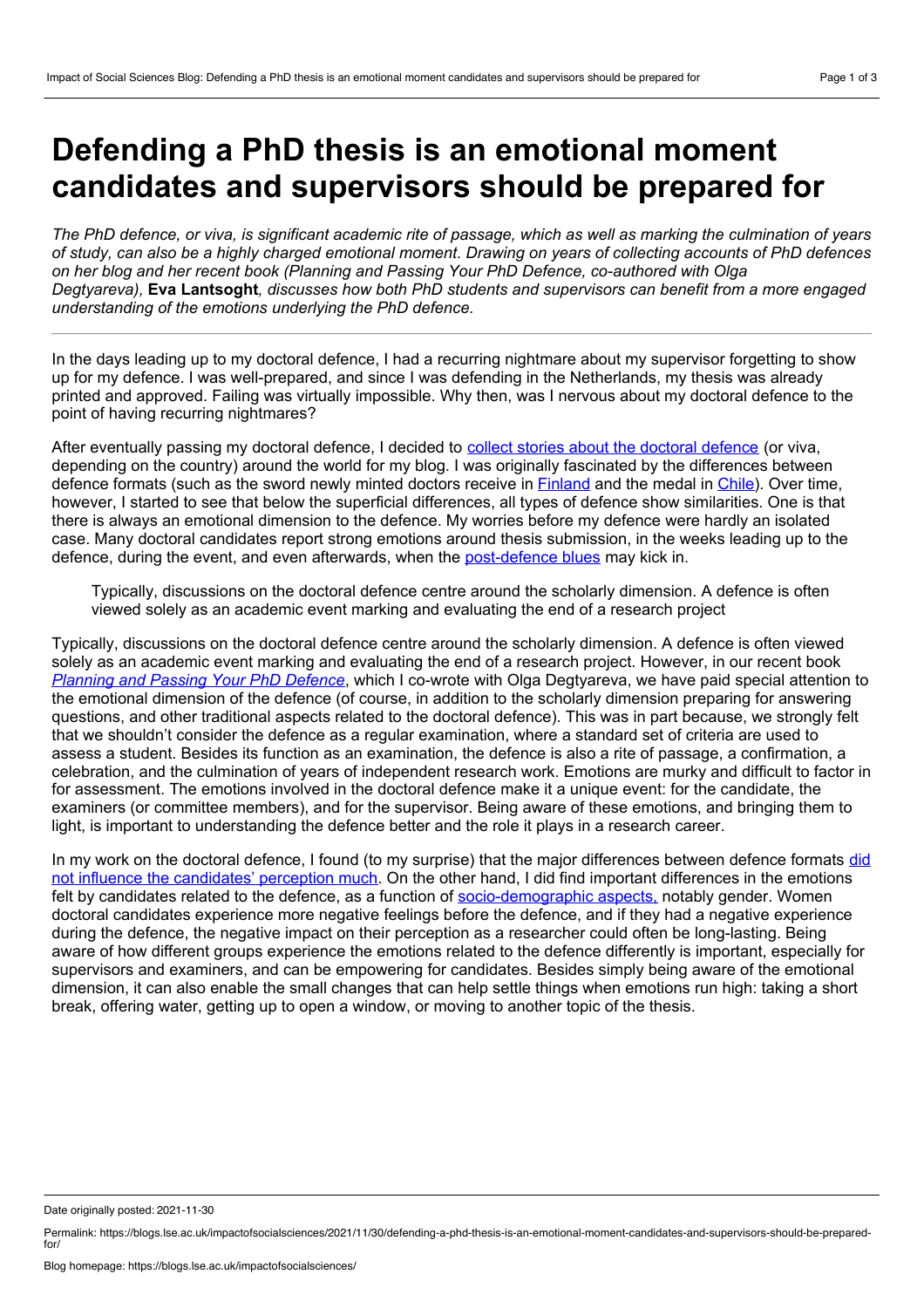

While each PhD candidate, each research study, and each PhD trajectory are unique, there are some common emotions that deserve to be mentioned. First of all, in the weeks or days leading up to thesis submission, candidates often feel that the work is not enough, worthless, or otherwise insufficient, and these feelings can contribute to perfectionism. Other candidates may be so tired of the thesis that every small action may feel like a terrible chore. Some feel relieved upon submission, and others worry about how it will be received.

Many candidates also worry about how they will perform. For candidates in the United Kingdom, where the viva takes place before final submission of the thesis and may determine the level of corrections required for the thesis, candidates worry about what the outcome of the thesis and viva will be. Major revisions could potentially add months to the doctoral journey. Because the viva is behind closed doors, candidates also may not know very well what to expect. In the Netherlands, where candidates are sure they will pass, other causes lead to worry and anxiety. As the defence is public, candidates feel the pressure to perform well in front of the committee, friends, colleagues, and family.

it is also important for supervisors and examiners to be aware of this emotional dimension, and to know how different groups of candidates experience these emotions

The first step in dealing with this anxiety, is to name and acknowledge it, and to know that these feelings are normal. Candidates who passed without corrections worry about passing their defence as much as those who had more work on their thesis after the defence. Breathing techniques, meditation, and relaxation exercises can help. University counselling services should be there to support as well. Being well-prepared for the day of the defence itself may also help candidates to feel more in control over the day and their feelings. A positive action, such as stopping by colleagues and expressing gratitude to them before the defence, can improve defence-day-anxiety. Many candidates feel more nervous right before and at the beginning of their defence. Taking notes, repeating the question, or asking for clarification of the question, are all valid options to start answering in a calm and controlled manner. At the end of the defence, candidates can be nervous to hear the outcome, and the minutes while the committee is in deliberation may feel like hours. Then, after hearing the verdict, often the final flood of emotions (relief, happiness, pride, or perhaps disappointment, anger, or worry about the thesis revision) comes.

Date originally posted: 2021-11-30

Permalink: https://blogs.lse.ac.uk/impactofsocialsciences/2021/11/30/defending-a-phd-thesis-is-an-emotional-moment-candidates-and-supervisors-should-be-prepared $for$